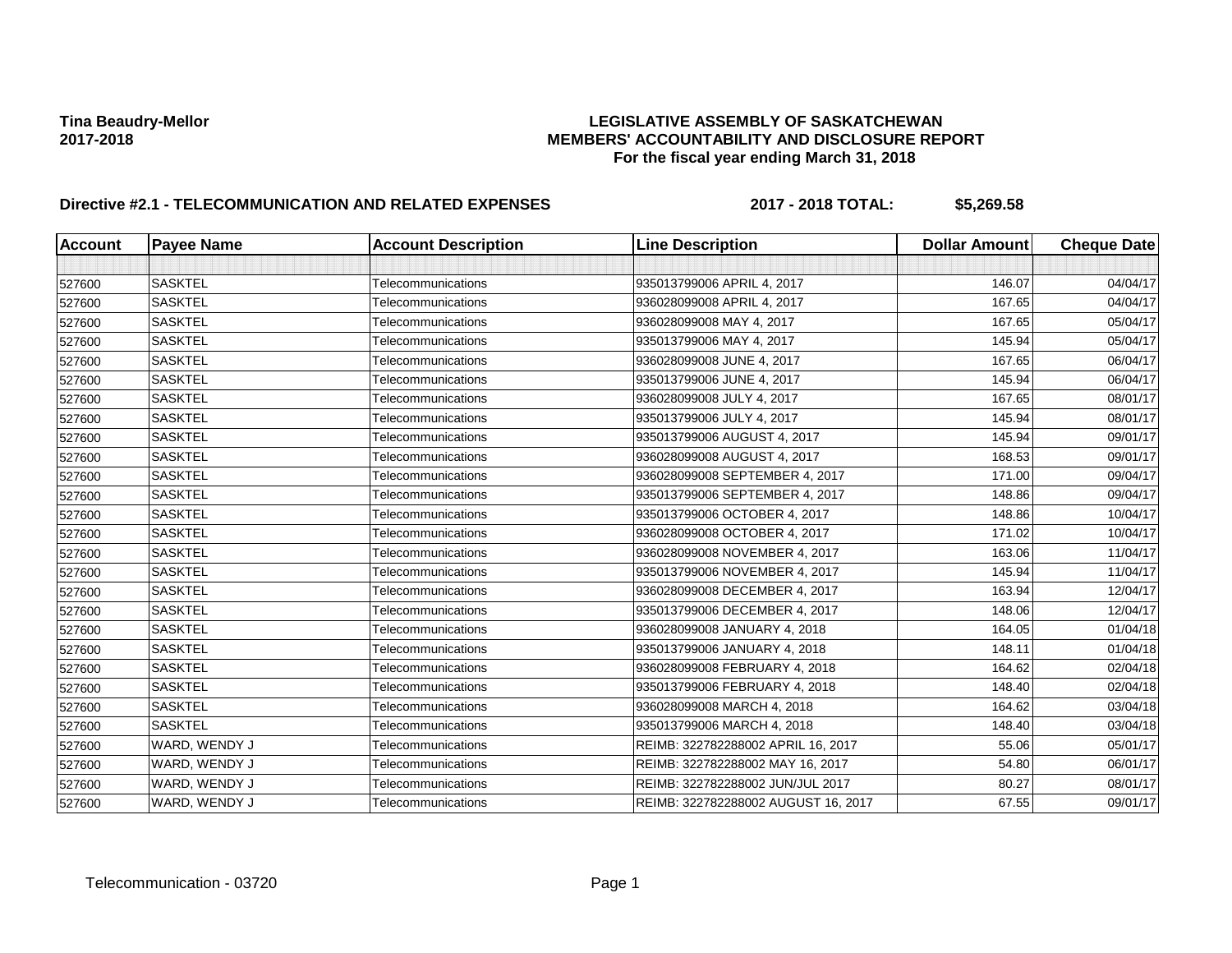# Tina Beaudry-Mellor<br>**LEGISLATIVE ASSEMBLY OF SASKATCHEWAN**<br>MEMBERS' ACCOUNTABILITY AND DISCLOSURE REF **2017-2018 MEMBERS' ACCOUNTABILITY AND DISCLOSURE REPORT For the fiscal year ending March 31, 2018**

# **Directive #2.1 - TELECOMMUNICATION AND RELATED EXPENSES 2017 - 2018 TOTAL: \$5,269.58**

| <b>Account</b> | <b>Payee Name</b> | <b>Account Description</b>           | <b>Line Description</b>                    | <b>Dollar Amount</b> | <b>Cheque Date</b> |
|----------------|-------------------|--------------------------------------|--------------------------------------------|----------------------|--------------------|
|                |                   |                                      | REIMB: 322782288002 SEPTEMBER 16,          |                      |                    |
| 527600         | WARD. WENDY J     | Telecommunications                   | 2017                                       | 67.29                | 09/16/17           |
| 527600         | WARD, WENDY J     | Telecommunications                   | REIMB: 322782288002 OCTOBER 16, 2017       | 67.29                | 10/16/17           |
| 527600         | WARD, WENDY J     | Telecommunications                   | REIMB: 322782288002 NOVEMBER 16, 2017      | 67.29                | 11/16/17           |
| 527600         | WARD, WENDY J     | Telecommunications                   | REIMB: 322782288002 DECEMBER 16, 2017      | 67.29                | 12/16/17           |
| 527600         | WARD, WENDY J     | Telecommunications                   | REIMB: 322782288002 JANUARY 16, 2018       | 67.56                | 01/16/18           |
| 527600         | WARD, WENDY J     | Telecommunications                   | REIMB: 322782288002 FEBRUARY 16, 2018      | 67.56                | 02/16/18           |
| 527600         | WARD, WENDY J     | Telecommunications                   | REIMB: 322782288002 MARCH 16, 2018         | 67.56                | 03/16/18           |
| 555000         | WARD, WENDY J     | <b>Other Material and Supplies</b>   | <b>REIMB: CELL PHONE &amp; ACCESSORIES</b> | 372.57               | 06/16/17           |
| 565200         | WARD, WENDY J     | Office Furniture and Equipment - Exp | REIMB: CELL PHONE & ACCESSORIES            | 399.59               | 06/16/17           |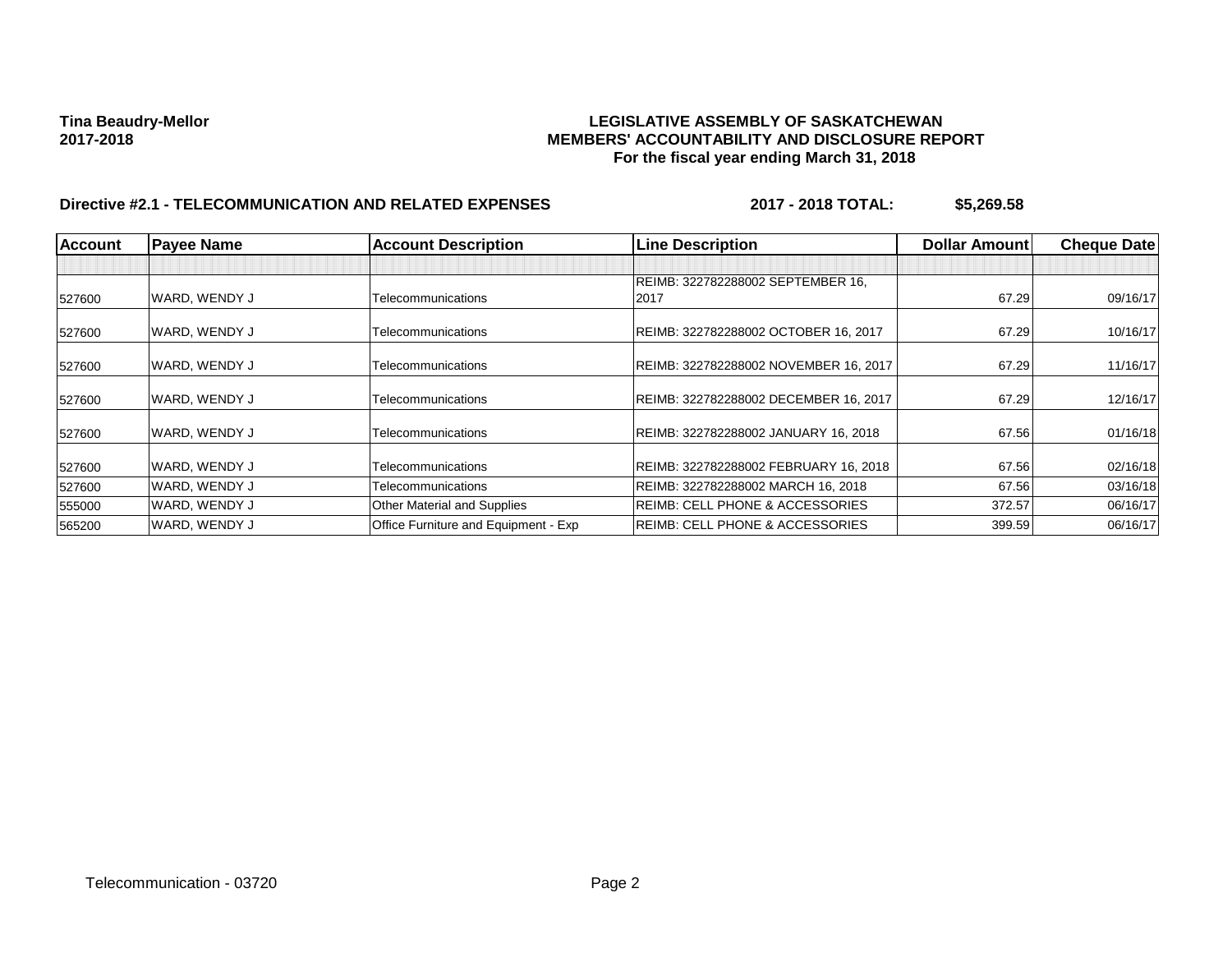### **LEGISLATIVE ASSEMBLY OF SASKATCHEWAN MEMBERS' ACCOUNTABILITY AND DISCLOSURE REPORT For the fiscal year ending March 31, 2018**

# **Directive #3.1 - MLA TRAVEL AND LIVING EXPENSES 2017 - 2018 TOTAL: \$3,384.51**

| <b>Account</b> | <b>Payee Name</b>    | <b>Account Description</b> | <b>Line Description</b>        | <b>Dollar Amount</b> | <b>Cheque Date</b> |
|----------------|----------------------|----------------------------|--------------------------------|----------------------|--------------------|
|                |                      |                            |                                |                      |                    |
| 541900         | BEAUDRY-MELLOR, TINA | Elected Rep - Travel       | MLA TRAVEL JULY 13, 2017       | 76.26                | 07/21/17           |
| 541900         | BEAUDRY-MELLOR, TINA | Elected Rep - Travel       | MLA TRAVEL AUGUST 17, 2017     | 66.03                | 09/01/17           |
| 541900         | BEAUDRY-MELLOR, TINA | Elected Rep - Travel       | MLA TRAVEL OCT 5-NOV 18, 2017  | 185.00               | 11/09/17           |
| 541900         | BEAUDRY-MELLOR, TINA | Elected Rep - Travel       | MLA TRAVEL NOVEMBER 20, 2017   | 300.46               | 12/08/17           |
| 541900         | WARD, WENDY J        | Elected Rep - Travel       | MLA TRAVEL JULY 8-12, 2017     | 1,075.57             | 06/08/17           |
| 541900         | WARD, WENDY J        | Elected Rep - Travel       | MLA TRAVEL AUG 31-OCT 14, 2017 | 325.00               | 09/15/17           |
| 541900         | WARD, WENDY J        | Elected Rep - Travel       | MLA TRAVEL SEP 23-OCT 5, 2017  | 276.45               | 09/19/17           |
| 541900         | WARD, WENDY J        | Elected Rep - Travel       | MLA TRAVEL SEP 30&OCT 11, 2017 | 165.00               | 10/11/17           |
| 541900         | WARD, WENDY J        | Elected Rep - Travel       | MLA TRAVEL OCTOBER 14-23, 2017 | 198.50               | 10/23/17           |
| 541900         | WARD, WENDY J        | Elected Rep - Travel       | MLA TRAVEL JANUARY 19, 2018    | 120.00               | 12/13/17           |
| 541900         | WARD, WENDY J        | Elected Rep - Travel       | MLA TRAVEL JANUARY 20-31, 2018 | 92.50                | 01/18/18           |
| 541900         | WARD, WENDY J        | Elected Rep - Travel       | MLA TRAVEL FEBRUARY 15, 2018   | 73.61                | 02/08/18           |
| 541900         | WARD, WENDY J        | Elected Rep - Travel       | MLA TRAVEL MAR 27-MAY 24, 2018 | 329.13               | 03/02/18           |
| 541900         | WARD, WENDY J        | Elected Rep - Travel       | MLA TRAVEL APRIL 28, 2018      | 80.00                | 03/07/18           |
| 541900         | WARD, WENDY J        | Elected Rep - Travel       | MLA TRAVEL APRIL 11, 2018      | 21.00                | 03/23/18           |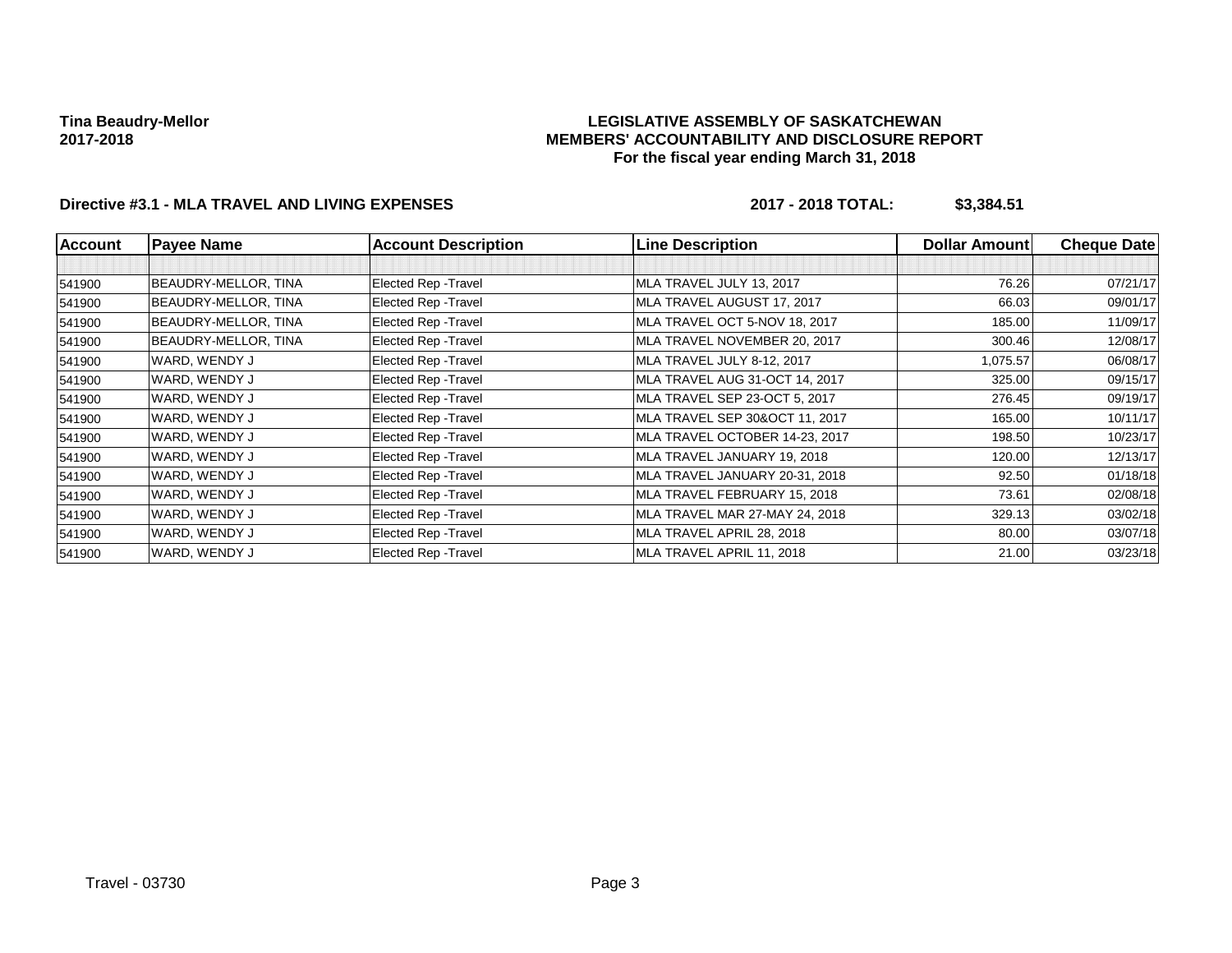### **LEGISLATIVE ASSEMBLY OF SASKATCHEWAN MEMBERS' ACCOUNTABILITY AND DISCLOSURE REPORT For the fiscal year ending March 31, 2018**

| <b>Account</b> | <b>Payee Name</b>                                            | <b>Account Description</b>                | <b>Line Description</b>        | <b>Dollar Amount</b> | <b>Cheque Date</b> |
|----------------|--------------------------------------------------------------|-------------------------------------------|--------------------------------|----------------------|--------------------|
|                |                                                              |                                           |                                |                      |                    |
| 521372         | <b>AUTHENTICALLY BUSINESS &amp; LIFE</b><br><b>SOLUTIONS</b> | Photographer's Services                   | PHOTOGRAPHER SERVICES&DESIGN   | 3,180.00             | 03/14/18           |
| 522000         | NIESNER PROPERTIES INC.                                      | Rent of Ground, Buildings and Other Space | APRIL CONSTITUENCY OFFICE RENT | 2,500.00             | 04/01/17           |
| 522000         | NIESNER PROPERTIES INC.                                      | Rent of Ground, Buildings and Other Space | MAY 2017 MLA OFFICE RENT       | 2,500.00             | 05/01/17           |
| 522000         | NIESNER PROPERTIES INC.                                      | Rent of Ground, Buildings and Other Space | JUNE 2017 MLA OFFICE RENT      | 2,500.00             | 05/24/17           |
| 522000         | NIESNER PROPERTIES INC.                                      | Rent of Ground, Buildings and Other Space | JULY 2017 MLA OFFICE RENT      | 2,500.00             | 07/01/17           |
| 522000         | NIESNER PROPERTIES INC.                                      | Rent of Ground, Buildings and Other Space | AUGUST 2017 MLA OFFICE RENT    | 2,500.00             | 07/12/17           |
| 522000         | NIESNER PROPERTIES INC.                                      | Rent of Ground, Buildings and Other Space | SEPTEMBER 2017 MLA OFFICE RENT | 2,500.00             | 08/10/17           |
| 522000         | NIESNER PROPERTIES INC.                                      | Rent of Ground, Buildings and Other Space | OCTOBER 2017 MLA OFFICE RENT   | 2,500.00             | 09/20/17           |
| 522000         | NIESNER PROPERTIES INC.                                      | Rent of Ground, Buildings and Other Space | NOVEMBER 2017 MLA OFFICE RENT  | 2,500.00             | 10/11/17           |
| 522000         | NIESNER PROPERTIES INC.                                      | Rent of Ground, Buildings and Other Space | DECEMBER 2017 MLA OFFICE RENT  | 2,500.00             | 11/10/17           |
| 522000         | NIESNER PROPERTIES INC.                                      | Rent of Ground, Buildings and Other Space | JANUARY 2018 MLA OFFICE RENT   | 2,500.00             | 12/13/17           |
| 522000         | NIESNER PROPERTIES INC.                                      | Rent of Ground, Buildings and Other Space | FEBRUARY 2018 MLA OFFICE RENT  | 2,500.00             | 01/12/18           |
| 522000         | NIESNER PROPERTIES INC.                                      | Rent of Ground, Buildings and Other Space | MARCH 2018 MLA OFFICE RENT     | 2,500.00             | 02/08/18           |
| 522200         | <b>GOLD BUSINESS MACHINES LTD.</b>                           | Rent of Photocopiers                      | <b>COPIER CHARGES</b>          | 54.34                | 04/01/17           |
| 522200         | <b>GOLD BUSINESS MACHINES LTD.</b>                           | Rent of Photocopiers                      | <b>COPIER CHARGES</b>          | 54.67                | 05/01/17           |
| 522200         | <b>GOLD BUSINESS MACHINES LTD.</b>                           | Rent of Photocopiers                      | <b>COPIER CHARGES</b>          | 57.43                | 07/01/17           |
| 522200         | <b>GOLD BUSINESS MACHINES LTD.</b>                           | <b>Rent of Photocopiers</b>               | <b>COPIER CHARGES</b>          | 53.72                | 08/01/17           |
| 522200         | <b>GOLD BUSINESS MACHINES LTD</b>                            | Rent of Photocopiers                      | <b>COPIER CHARGES</b>          | 59.61                | 08/02/17           |
| 522200         | <b>GOLD BUSINESS MACHINES LTD.</b>                           | Rent of Photocopiers                      | <b>COPIER CHARGES</b>          | 54.10                | 09/05/17           |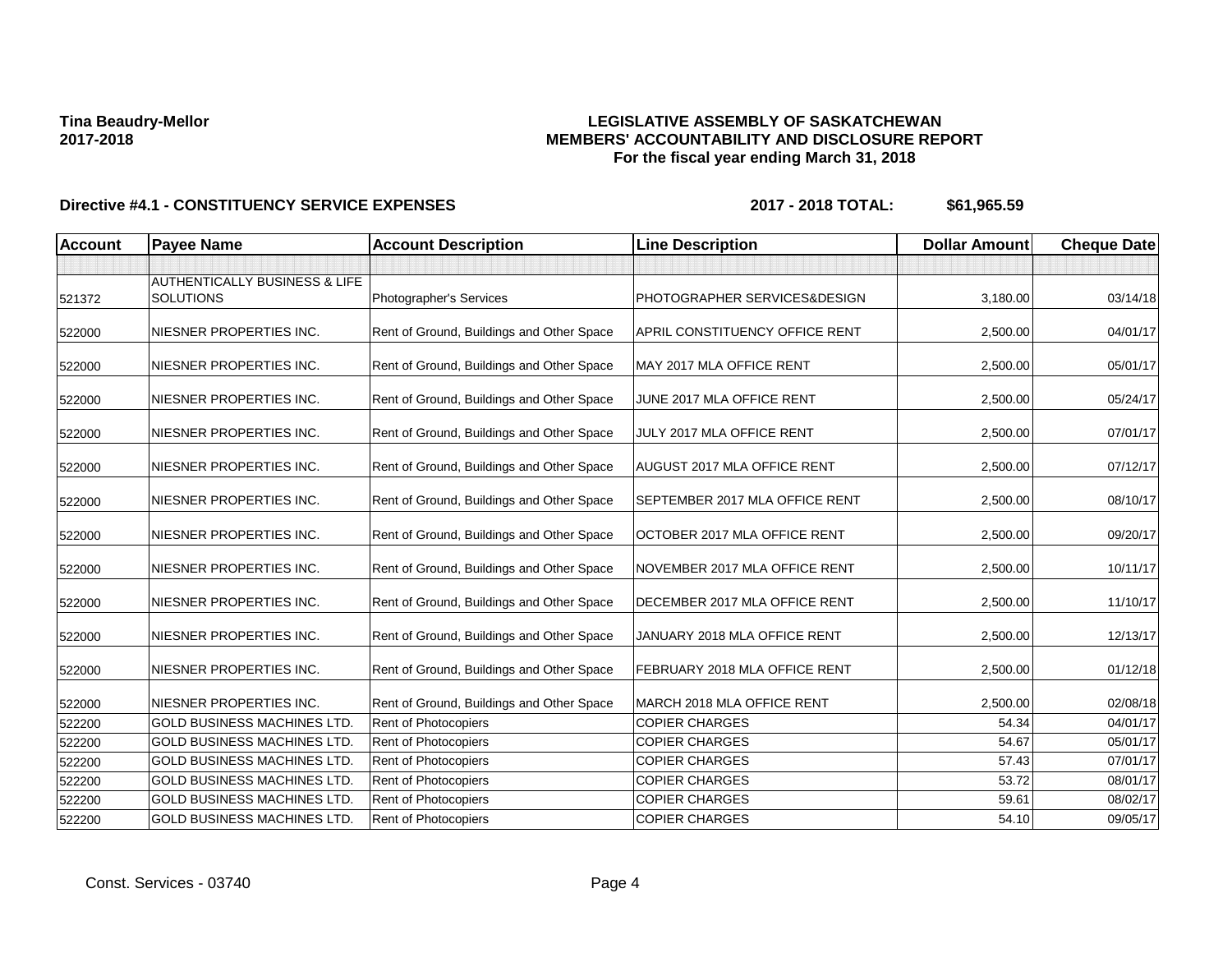### **LEGISLATIVE ASSEMBLY OF SASKATCHEWAN MEMBERS' ACCOUNTABILITY AND DISCLOSURE REPORT For the fiscal year ending March 31, 2018**

| <b>Account</b> | <b>Payee Name</b>                                   | <b>Account Description</b>           | <b>Line Description</b>                            | <b>Dollar Amount</b> | <b>Cheque Date</b> |
|----------------|-----------------------------------------------------|--------------------------------------|----------------------------------------------------|----------------------|--------------------|
|                |                                                     |                                      |                                                    |                      |                    |
| 522200         | <b>GOLD BUSINESS MACHINES LTD.</b>                  | Rent of Photocopiers                 | <b>COPIER CHARGES</b>                              | 54.30                | 10/01/17           |
| 522200         | <b>GOLD BUSINESS MACHINES LTD</b>                   | <b>Rent of Photocopiers</b>          | <b>COPIER CHARGES</b>                              | 60.98                | 12/01/17           |
| 522200         | <b>GOLD BUSINESS MACHINES LTD</b>                   | Rent of Photocopiers                 | <b>COPIER CHARGES</b>                              | 56.61                | 01/01/18           |
| 522200         | <b>GOLD BUSINESS MACHINES LTD</b>                   | <b>Rent of Photocopiers</b>          | <b>COPIER CHARGES</b>                              | 59.77                | 01/03/18           |
| 522200         | <b>GOLD BUSINESS MACHINES LTD</b>                   | Rent of Photocopiers                 | <b>COPIER CHARGES</b>                              | 57.52                | 02/01/18           |
| 522200         | <b>GOLD BUSINESS MACHINES LTD</b>                   | <b>Rent of Photocopiers</b>          | <b>COPIER CHARGES</b>                              | 53.29                | 03/01/18           |
| 522200         | <b>GOLD BUSINESS MACHINES LTD</b>                   | Rent of Photocopiers                 | <b>COPIER CHARGES</b>                              | 57.40                | 03/29/18           |
|                | MINISTER OF FINANCE-MINISTRY                        |                                      |                                                    |                      |                    |
| 522200         | OF CENTRAL SERVICES                                 | <b>Rent of Photocopiers</b>          | PHOTOCOPIER SERVICE FEES 2017-18                   | 100.00               | 12/01/17           |
| 522500         | <b>DUSYK &amp; BARLOW INSURANCE</b>                 | <b>Insurance Premiums</b>            | OFFICE INSURANCE C70128015-5                       | 656.00               | 06/01/17           |
| 525000         | <b>BEAUDRY-MELLOR, TINA</b>                         | Postal, Courier, Freight and Related | <b>REIMB: POSTAGE</b>                              | 178.50               | 12/17/17           |
|                | MINISTER OF FINANCE-MINISTRY                        |                                      |                                                    |                      |                    |
| 525000         | OF CENTRAL SERVICES                                 | Postal, Courier, Freight and Related | <b>AUGUST 2017 MAIL SERVICES</b>                   | 248.69               | 09/21/17           |
| 525000         | MINISTER OF FINANCE-MINISTRY<br>OF CENTRAL SERVICES | Postal, Courier, Freight and Related | SEPTEMBER 2017 MAIL SERVICES                       | 563.12               | 11/15/17           |
|                | <b>PRAIRIE ADVERTISING</b>                          |                                      |                                                    |                      |                    |
| 525000         | <b>DISTRIBUTORS LTD.</b>                            | Postal, Courier, Freight and Related | MAIL PREPARATION - NO GST                          | 140.25               | 09/15/17           |
|                |                                                     |                                      | REIMB: POSTAGE/MISC.&OFFICE                        |                      |                    |
| 525000         | WARD, WENDY J                                       | Postal, Courier, Freight and Related | <b>SUPPLIES</b>                                    | 3.10                 | 06/16/17           |
|                |                                                     |                                      | REIMB: POSTAGE/MISC.&OFFICE                        |                      |                    |
| 525000         | WARD, WENDY J                                       | Postal, Courier, Freight and Related | <b>SUPPLIES</b>                                    | 85.56                | 09/15/17           |
| 525000         | WARD, WENDY J                                       | Postal, Courier, Freight and Related | REIMB: PROF DEVELOP/MISC&OFFICE<br><b>SUPPLIES</b> | 171.13               | 12/13/17           |
|                |                                                     |                                      | <b>REIMB: MISC.&amp;OFFICE</b>                     |                      |                    |
| 525000         | WARD, WENDY J                                       | Postal, Courier, Freight and Related | SUPPLIES/POSTAGE                                   | 89.25                | 01/09/18           |
| 528000         | <b>BTS GROUP INC.</b>                               | <b>Support Services</b>              | TECHNOLOGY SUPPORT SERVICES                        | 314.82               | 05/01/17           |
|                |                                                     |                                      | TECHNOLOGY SUPPORT SERVICES-NO                     |                      |                    |
| 528000         | <b>CROWN COMPUTERS INC.</b>                         | <b>Support Services</b>              | <b>GST</b>                                         | 53.00                | 11/02/17           |
| 528000         | <b>CROWN COMPUTERS INC.</b>                         | <b>Support Services</b>              | TECHNOLOGY SUPPORT SERV.-NO GST                    | 53.00                | 01/12/18           |
| 528000         | <b>GOLD BUSINESS MACHINES LTD</b>                   | <b>Support Services</b>              | <b>TECHNOLOGY SUPPORT SERVICES</b>                 | 64.50                | 05/01/17           |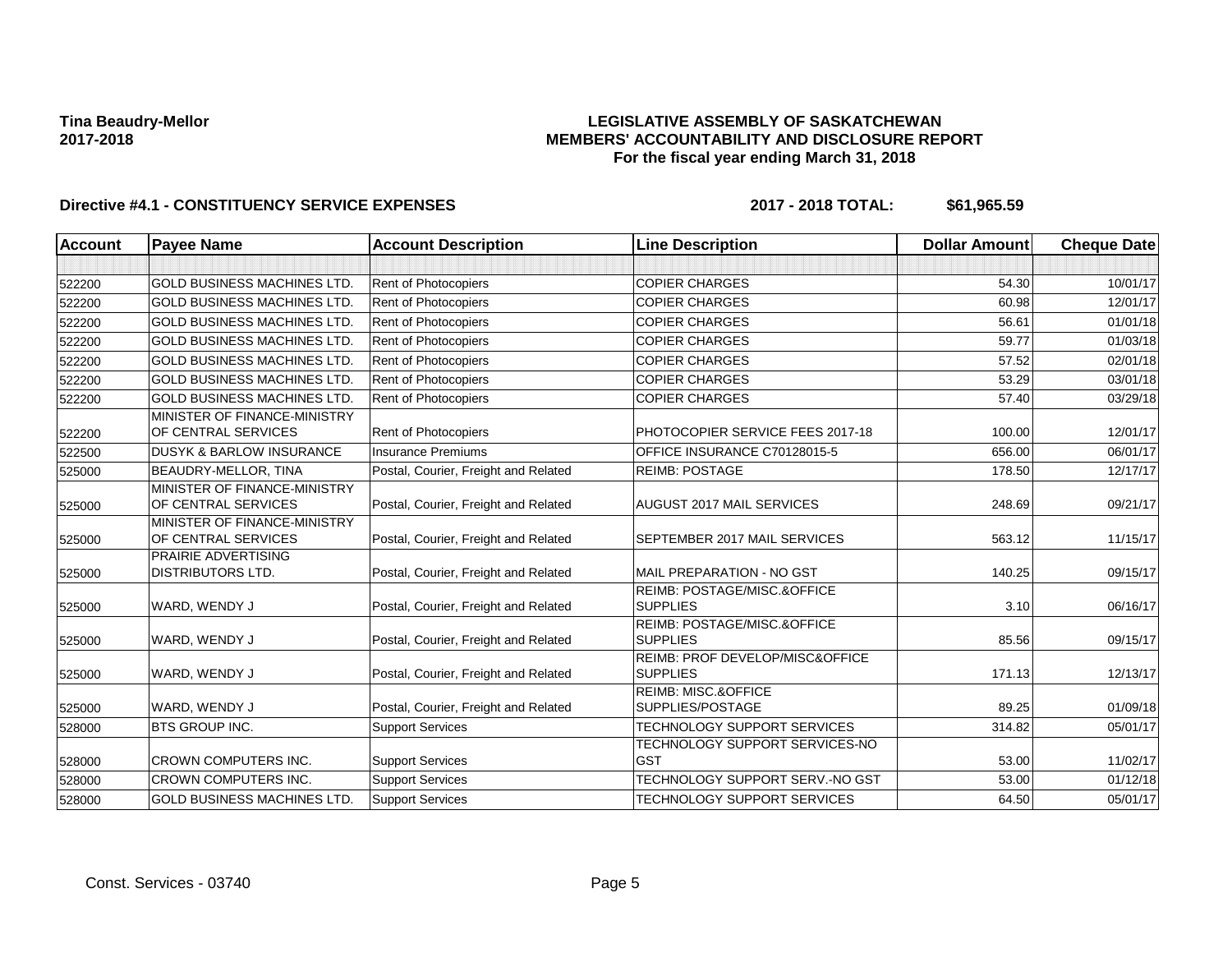### **LEGISLATIVE ASSEMBLY OF SASKATCHEWAN MEMBERS' ACCOUNTABILITY AND DISCLOSURE REPORT For the fiscal year ending March 31, 2018**

| <b>Account</b><br><b>Payee Name</b> |                                                       | <b>Account Description</b>              | <b>Line Description</b>                            | <b>Dollar Amount</b> | <b>Cheque Date</b> |
|-------------------------------------|-------------------------------------------------------|-----------------------------------------|----------------------------------------------------|----------------------|--------------------|
|                                     |                                                       |                                         |                                                    |                      |                    |
| 529000                              | HERZBERGER, EMILY                                     | <b>General Contractual Services</b>     | MLA OFFICE JANITORIAL SERVICE NOV/17               | 100.00               | 12/01/17           |
| 529000                              | <b>SUNSET CLEANING SERVICES</b>                       | <b>General Contractual Services</b>     | MLA OFFICE JANITORIAL SERVICE APR<br>27/17         | 79.50                | 05/01/17           |
| 529000                              | <b>SUNSET CLEANING SERVICES</b>                       | <b>General Contractual Services</b>     | MLA OFFICE JANITORIAL SERVICE JUN/17               | 58.30                | 07/01/17           |
| 529000                              | <b>SUNSET CLEANING SERVICES</b>                       | <b>General Contractual Services</b>     | MLA OFFICE JANITORIAL SERVICE JUL/17               | 58.30                | 08/01/17           |
| 529000                              | <b>SUNSET CLEANING SERVICES</b>                       | <b>General Contractual Services</b>     | MLA OFFICE JANITORIAL SERVICE                      | 58.30                | 10/01/17           |
| 529000                              | THE TIDY TIME SAVER LTD.                              | <b>General Contractual Services</b>     | MLA OFFICE JANITORIAL SERVICE MAR/18               | 92.00                | 03/22/18           |
| 529200                              | WARD, WENDY J                                         | Professional Development                | REIMB: PROF DEVELOP/MISC&OFFICE<br><b>SUPPLIES</b> | 397.00               | 12/13/17           |
| 530000                              | <b>AUTHENTICALLY BUSINESS &amp; LIFE</b><br>SOLUTIONS | <b>Communications Development Costs</b> | <b>GRAPHIC DESIGN</b>                              | 87.45                | 02/09/18           |
| 530000                              | <b>AUTHENTICALLY BUSINESS &amp; LIFE</b><br>SOLUTIONS | <b>Communications Development Costs</b> | PHOTOGRAPHER SERVICES&DESIGN                       | 2,999.80             | 03/14/18           |
| 530000                              | WARD, WENDY J                                         | <b>Communications Development Costs</b> | REIMB: CARD&BILLBOARD DEVELOPMENT                  | 826.50               | 12/19/17           |
| 530100                              | <b>CTV REGINA</b>                                     | <b>Communcations Production</b>         | ADVERTISING PRODUCTION                             | 125.00               | 12/12/17           |
| 530100                              | <b>PATTISON OUTDOOR</b><br><b>ADVERTISING LTD.</b>    | <b>Communcations Production</b>         | PRODUCTION & DIEM FEES                             | 659.32               | 10/09/17           |
| 530100                              | <b>PATTISON OUTDOOR</b><br>ADVERTISING LTD.           | <b>Communcations Production</b>         | ADVERTISEMENT PRODUCTION                           | 659.32               | 03/14/18           |
| 530100                              | <b>PATTISON OUTDOOR</b><br><b>ADVERTISING LTD.</b>    | <b>Communcations Production</b>         | ADVERTISEMENT PRODUCTION                           | 238.50               | 03/14/18           |
| 530300                              | MARU GROUP CANADA INC.                                | Primary Research/Focus group            | AD HOC CONSULTING - NO GST                         | 606.80               | 07/01/17           |
| 530300                              | MARU GROUP CANADA INC.                                | Primary Research/Focus group            | AD HOC CONSULTING - NO GST                         | 646.74               | 01/01/18           |
| 530300                              | MARU GROUP CANADA INC.                                | Primary Research/Focus group            | AD HOC CONSULTING - NO GST                         | 632.97               | 03/01/18           |
| 530500                              | BEAUDRY-MELLOR, TINA                                  | Media Placement                         | <b>REIMB: ADVERTISING</b>                          | 55.45                | 11/02/17           |
| 530500                              | <b>BELL MEDIA INC.</b>                                | Media Placement                         | ADVERTISING - BEAUDRY-MELLOR                       | 288.00               | 12/14/17           |
| 530500                              | <b>BELL MEDIA INC.</b>                                | Media Placement                         | ADVERTISING - BEAUDRY-MELLOR                       | 12.00                | 12/14/17           |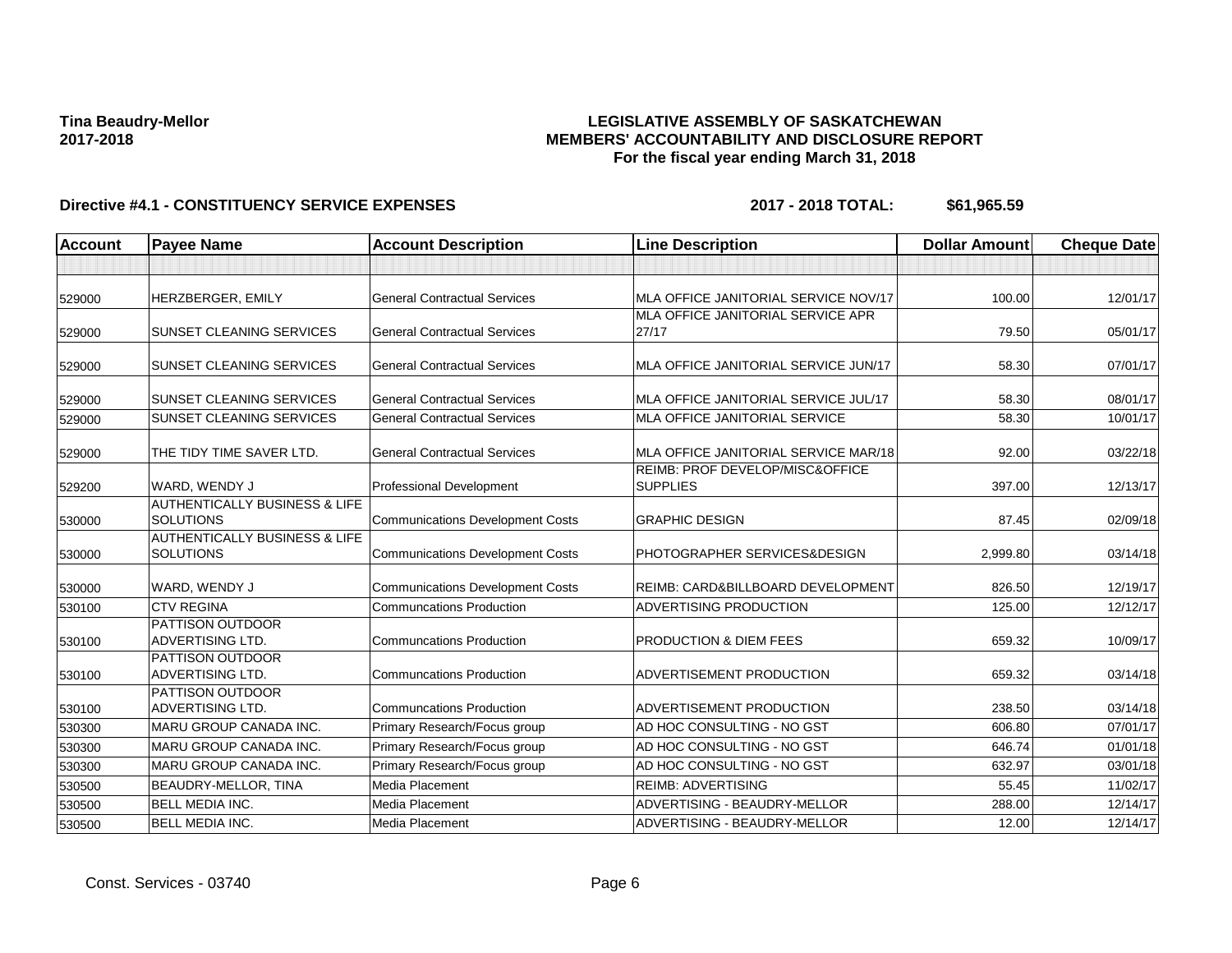### **LEGISLATIVE ASSEMBLY OF SASKATCHEWAN MEMBERS' ACCOUNTABILITY AND DISCLOSURE REPORT For the fiscal year ending March 31, 2018**

| <b>Account</b> | <b>Payee Name</b>                      | <b>Account Description</b> | <b>Line Description</b> | <b>Dollar Amount</b> | <b>Cheque Date</b> |
|----------------|----------------------------------------|----------------------------|-------------------------|----------------------|--------------------|
|                |                                        |                            |                         |                      |                    |
|                | <b>CANADIAN NETWORK</b>                |                            |                         |                      |                    |
| 530500         | <b>BROADCASTING</b>                    | Media Placement            | <b>ADVERTISING</b>      | 1,639.00             | 03/01/18           |
| 530500         | CHABAD-LUBAVITCH OF REGINA             | Media Placement            | <b>ADVERTISING</b>      | 200.00               | 11/02/17           |
| 530500         | <b>CTV REGINA</b>                      | Media Placement            | <b>ADVERTISING</b>      | 2,500.00             | 12/06/17           |
| 530500         | <b>FABMAR COMMUNICATIONS LTD.</b>      | Media Placement            | ADVERTISING - NO GST    | 52.16                | 03/01/18           |
| 530500         | <b>FABMAR COMMUNICATIONS LTD.</b>      | Media Placement            | ADVERTISING - NO GST    | 52.16                | 03/01/18           |
|                | GOLDEN WEST BROADCASTING               |                            |                         |                      |                    |
| 530500         | LTD.                                   | Media Placement            | ADVERTISING - NO GST    | 34.23                | 03/01/18           |
|                | GOLDEN WEST BROADCASTING               |                            |                         |                      |                    |
| 530500         | LTD.                                   | Media Placement            | <b>ADVERTISING</b>      | 66.98                | 03/01/18           |
|                | <b>GOLDEN WEST BROADCASTING</b>        |                            |                         |                      |                    |
| 530500         | LTD.                                   | Media Placement            | ADVERTISING - NO GST    | 80.37                | 03/01/18           |
| 530500         | HARVARD BROADCASTING INC.              | Media Placement            | <b>ADVERTISING</b>      | 159.70               | 03/01/18           |
|                | JIM PATTISON BROADCAST<br><b>GROUP</b> |                            | <b>ADVERTISING</b>      |                      |                    |
| 530500         | <b>JIM PATTISON BROADCAST</b>          | Media Placement            |                         | 69.07                | 03/01/18           |
| 530500         | <b>GROUP</b>                           | Media Placement            | <b>ADVERTISING</b>      | 72.14                | 03/01/18           |
|                | <b>PATTISON OUTDOOR</b>                |                            |                         |                      |                    |
| 530500         | <b>ADVERTISING LTD.</b>                | Media Placement            | <b>ADVERTISING</b>      | 1,462.50             | 10/09/17           |
|                | <b>PATTISON OUTDOOR</b>                |                            |                         |                      |                    |
| 530500         | <b>ADVERTISING LTD.</b>                | <b>Media Placement</b>     | <b>ADVERTISING</b>      | 500.00               | 12/11/17           |
|                | <b>PATTISON OUTDOOR</b>                |                            |                         |                      |                    |
| 530500         | <b>ADVERTISING LTD.</b>                | Media Placement            | <b>ADVERTISING</b>      | 400.00               | 12/18/17           |
|                | PATTISON OUTDOOR                       |                            |                         |                      |                    |
| 530500         | <b>ADVERTISING LTD.</b>                | Media Placement            | <b>ADVERTISING</b>      | 1,000.00             | 01/01/18           |
| 530500         | POSTCARD PORTABLES REGINA              | Media Placement            | ADVERTISING - NO GST    | 425.00               | 11/15/17           |
| 530500         | RAWLCO RADIO LTD.                      | Media Placement            | <b>ADVERTISING</b>      | 76.74                | 03/01/18           |
| 530500         | RAWLCO RADIO LTD.                      | Media Placement            | <b>ADVERTISING</b>      | 76.74                | 03/01/18           |
| 530500         | <b>RAWLCO RADIO LTD.</b>               | Media Placement            | <b>ADVERTISING</b>      | 104.37               | 03/01/18           |
| 530500         | RAWLCO RADIO LTD.                      | Media Placement            | <b>ADVERTISING</b>      | 116.65               | 03/01/18           |
| 530500         | <b>REGINA CHRISTIAN SCHOOL</b>         | Media Placement            | <b>ADVERTISING</b>      | 130.00               | 11/01/17           |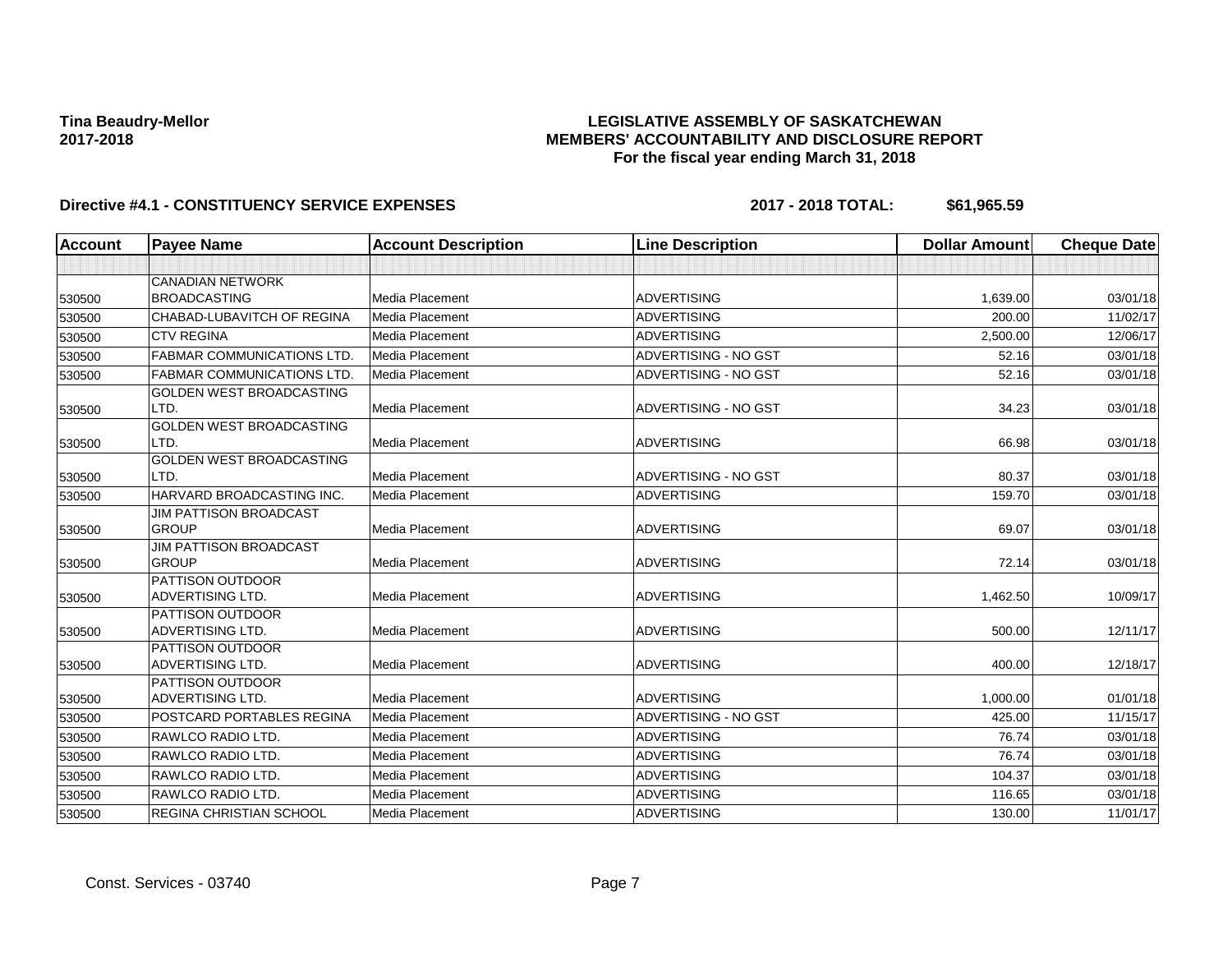### **LEGISLATIVE ASSEMBLY OF SASKATCHEWAN MEMBERS' ACCOUNTABILITY AND DISCLOSURE REPORT For the fiscal year ending March 31, 2018**

| <b>Account</b> | <b>Payee Name</b>           | <b>Account Description</b> | <b>Line Description</b>                                       | <b>Dollar Amount</b> | <b>Cheque Date</b> |
|----------------|-----------------------------|----------------------------|---------------------------------------------------------------|----------------------|--------------------|
|                |                             |                            |                                                               |                      |                    |
| 530500         | SIGNPATICO SALES LTD.       | <b>Media Placement</b>     | <b>ADVERTISING</b>                                            | 2,239.75             | 12/01/17           |
|                | <b>WESTERN PRODUCER</b>     |                            |                                                               |                      |                    |
| 530500         | <b>PUBLICATIONS</b>         | <b>Media Placement</b>     | <b>ADVERTISING</b>                                            | 87.57                | 03/07/18           |
| 530500         | WARD, WENDY J               | Media Placement            | <b>REIMB: MISC.&amp;OFFICE</b><br>SUPPLIES/ADVERTISING        | 165.88               | 03/15/18           |
|                | PRAIRIE ADVERTISING         |                            |                                                               |                      |                    |
| 530800         | <b>DISTRIBUTORS LTD.</b>    | Publications               | <b>BROCHURE</b>                                               | 68.84                | 09/01/17           |
| 530900         | <b>SIGNATURE GRAPHICS</b>   | <b>Promotional Items</b>   | <b>CHRISTMAS CARDS</b>                                        | 537.97               | 12/08/17           |
| 530900         | TREASURE HOUSE IMPORTS LTD. | <b>Promotional Items</b>   | <b>SASKATCHEWAN PINS</b>                                      | 390.00               | 03/01/18           |
| 530900         | WARD, WENDY J               | <b>Promotional Items</b>   | <b>REIMB: FLOWERS</b>                                         | 68.53                | 05/05/17           |
| 530900         | WARD, WENDY J               | <b>Promotional Items</b>   | <b>REIMB: FLOWERS/MISC, &amp; OFFICE</b><br><b>SUPPLIES</b>   | 69.92                | 05/11/17           |
| 530900         | WARD, WENDY J               | <b>Promotional Items</b>   | <b>REIMB: MISC&amp;OFFICE</b><br>SUPPLIES/FLOWERS/CARD        | 82.89                | 07/06/17           |
| 530900         | WARD, WENDY J               | <b>Promotional Items</b>   | <b>REIMB: PROF DEVELOP/MISC&amp;OFFICE</b><br><b>SUPPLIES</b> | 101.93               | 12/13/17           |
| 530900         | WARD, WENDY J               | <b>Promotional Items</b>   | REIMB: OFFICE SUPP./MAGNETIC BUS.<br><b>CARDS</b>             | 188.57               | 03/01/18           |
| 542000         | WARD, WENDY J               | Travel                     | C.A. TRAVEL APRIL 13, 2017                                    | 29.18                | 04/13/17           |
| 542000         | WARD, WENDY J               | Travel                     | C.A. TRAVEL APRIL 26, 2017                                    | 55.36                | 05/01/17           |
| 542000         | WARD, WENDY J               | Travel                     | C.A. TRAVEL MAY 11-24, 2017                                   | 25.15                | 06/01/17           |
| 542000         | WARD, WENDY J               | Travel                     | C.A. TRAVEL JUNE 14-15, 2017                                  | 39.28                | 06/16/17           |
| 542000         | WARD, WENDY J               | Travel                     | C.A. TRAVEL AUG 22-SEP 19, 2017                               | 242.56               | 09/12/17           |
| 542000         | WARD, WENDY J               | Travel                     | C.A. TRAVEL SEPTEMBER 20-23, 2017                             | 171.64               | 09/20/17           |
| 542000         | WARD, WENDY J               | Travel                     | C.A. TRAVEL SEP 30-OCT 5, 2017                                | 147.31               | 10/04/17           |
| 542000         | WARD, WENDY J               | Travel                     | C.A. TRAVEL OCTOBER 4-23, 2017                                | 407.93               | 10/23/17           |
| 542000         | WARD, WENDY J               | Travel                     | C.A. TRAVEL OCTOBER 24-27, 2017                               | 56.56                | 11/02/17           |
| 542000         | WARD, WENDY J               | Travel                     | C.A. TRAVEL NOVEMBER 16-30, 2017                              | 76.05                | 12/01/17           |
| 542000         | WARD, WENDY J               | Travel                     | C.A. TRAVEL NOV 21-DEC 13, 2017                               | 78.37                | 12/13/17           |
| 542000         | WARD, WENDY J               | Travel                     | C.A. TRAVEL JANUARY 8-12, 2018                                | 25.70                | 01/12/18           |
| 542000         | WARD, WENDY J               | Travel                     | C.A. TRAVEL JANUARY 17-20, 2018                               | 92.32                | 01/18/18           |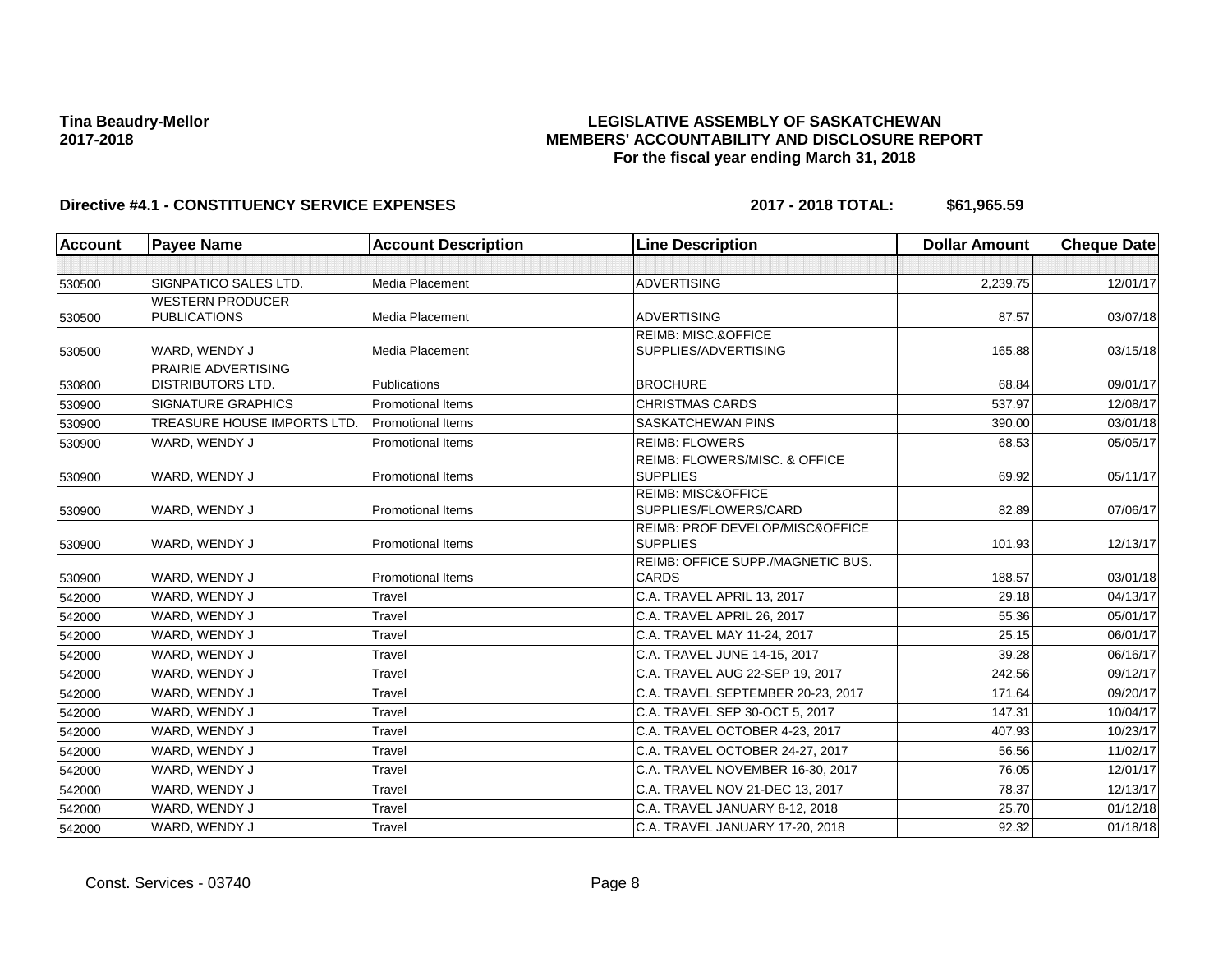### **LEGISLATIVE ASSEMBLY OF SASKATCHEWAN MEMBERS' ACCOUNTABILITY AND DISCLOSURE REPORT For the fiscal year ending March 31, 2018**

| <b>Account</b> | <b>Payee Name</b>      | <b>Account Description</b>         | <b>Line Description</b>                                     | <b>Dollar Amount</b> | <b>Cheque Date</b> |
|----------------|------------------------|------------------------------------|-------------------------------------------------------------|----------------------|--------------------|
|                |                        |                                    |                                                             |                      |                    |
| 542000         | WARD, WENDY J          | Travel                             | C.A. TRAVEL FEBRUARY 7-15, 2018                             | 88.50                | 02/09/18           |
| 542000         | WARD, WENDY J          | Travel                             | REIMB: C.A. TRAVEL MARCH 7, 2018                            | 275.00               | 02/23/18           |
| 542000         | WARD, WENDY J          | Travel                             | C.A. TRAVEL FEB 2-MAY 24, 2018                              | 298.06               | 03/01/18           |
| 542000         | WARD, WENDY J          | Travel                             | C.A. TRAVEL MAR 8-APR 28, 2018                              | 105.81               | 03/08/18           |
| 555000         | BEAUDRY-MELLOR, TINA   | <b>Other Material and Supplies</b> | REIMB: KEYBOARD&OFFICE SUPPLIES                             | 28.85                | 11/01/17           |
| 555000         | BEAUDRY-MELLOR, TINA   | <b>Other Material and Supplies</b> | <b>REIMB: MISC. &amp; OFFICE SUPPLIES</b>                   | 140.45               | 02/04/18           |
| 555000         | RAINSOFT (REGINA) LTD. | <b>Other Material and Supplies</b> | <b>BOTTLED WATER</b>                                        | 17.00                | 05/01/17           |
| 555000         | RAINSOFT (REGINA) LTD. | <b>Other Material and Supplies</b> | <b>BOTTLED WATER</b>                                        | 14.99                | 06/01/17           |
| 555000         | RAINSOFT (REGINA) LTD. | <b>Other Material and Supplies</b> | <b>BOTTLED WATER</b>                                        | 17.00                | 07/01/17           |
| 555000         | RAINSOFT (REGINA) LTD. | <b>Other Material and Supplies</b> | <b>BOTTLED WATER</b>                                        | 14.99                | 08/01/17           |
| 555000         | RAINSOFT (REGINA) LTD. | <b>Other Material and Supplies</b> | <b>BOTTLED WATER - NO GST</b>                               | 14.31                | 10/01/17           |
| 555000         | RAINSOFT (REGINA) LTD. | <b>Other Material and Supplies</b> | <b>BOTTLED WATER</b>                                        | 17.00                | 10/01/17           |
| 555000         | RAINSOFT (REGINA) LTD. | <b>Other Material and Supplies</b> | <b>BOTTLED WATER</b>                                        | 20.96                | 11/01/17           |
| 555000         | RAINSOFT (REGINA) LTD. | <b>Other Material and Supplies</b> | 30853 BOTTLED WATER                                         | 11.96                | 12/01/17           |
| 555000         | RAINSOFT (REGINA) LTD. | <b>Other Material and Supplies</b> | 30853 BOTTLED WATER                                         | 17.25                | 01/01/18           |
| 555000         | RAINSOFT (REGINA) LTD. | <b>Other Material and Supplies</b> | 30853 BOTTLED WATER - NO GST                                | 14.31                | 02/01/18           |
| 555000         | RAINSOFT (REGINA) LTD. | Other Material and Supplies        | <b>BOTTLED WATER</b>                                        | 17.25                | 03/01/18           |
| 555000         | RAINSOFT (REGINA) LTD. | Other Material and Supplies        | <b>BOTTLED WATER</b>                                        | 14.31                | 03/26/18           |
| 555000         | WARD, WENDY J          | <b>Other Material and Supplies</b> | <b>REIMB: FLOWERS/MISC, &amp; OFFICE</b><br><b>SUPPLIES</b> | 12.51                | 05/11/17           |
| 555000         | WARD, WENDY J          | <b>Other Material and Supplies</b> | REIMB: POSTAGE/MISC.&OFFICE<br><b>SUPPLIES</b>              | 87.22                | 06/16/17           |
| 555000         | WARD, WENDY J          | <b>Other Material and Supplies</b> | <b>REIMB: MISC&amp;OFFICE</b><br>SUPPLIES/FLOWERS/CARD      | 28.81                | 07/06/17           |
| 555000         | WARD, WENDY J          | <b>Other Material and Supplies</b> | REIMB: POSTAGE/MISC.&OFFICE<br><b>SUPPLIES</b>              | 24.91                | 09/15/17           |
| 555000         | WARD, WENDY J          | Other Material and Supplies        | <b>REIMB: OFFICE SUPPLIES</b>                               | 16.81                | 10/17/17           |
| 555000         | WARD, WENDY J          | <b>Other Material and Supplies</b> | <b>REIMB: MISC. &amp; OFFICE SUPPLIES</b>                   | 48.23                | 11/01/17           |
| 555000         | WARD, WENDY J          | <b>Other Material and Supplies</b> | REIMB: PROF DEVELOP/MISC&OFFICE<br><b>SUPPLIES</b>          | 15.98                | 12/13/17           |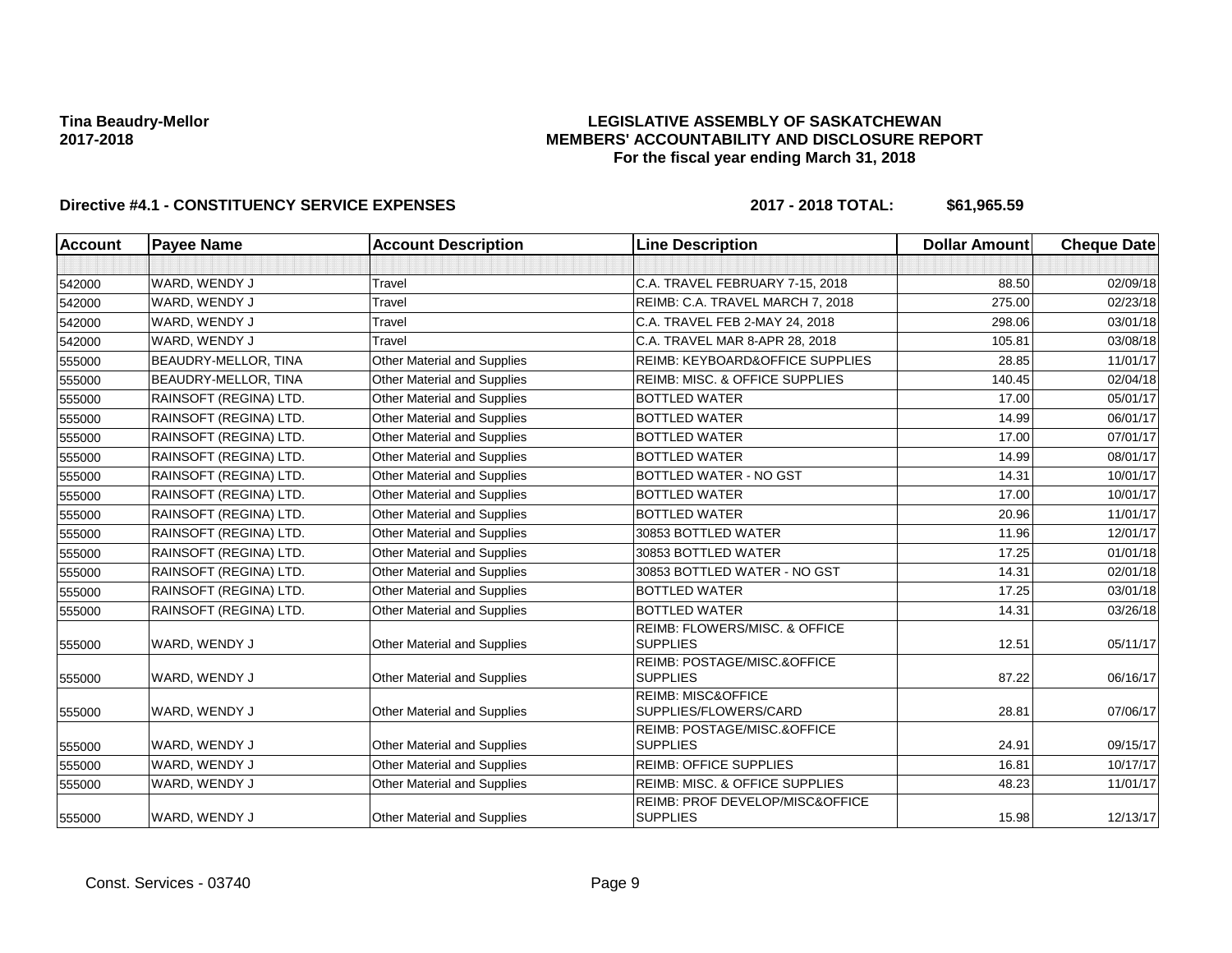### **LEGISLATIVE ASSEMBLY OF SASKATCHEWAN MEMBERS' ACCOUNTABILITY AND DISCLOSURE REPORT For the fiscal year ending March 31, 2018**

| Account | <b>Payee Name</b>    | <b>Account Description</b>       | <b>Line Description</b>                    | Dollar Amount | <b>Cheque Datel</b> |
|---------|----------------------|----------------------------------|--------------------------------------------|---------------|---------------------|
|         |                      |                                  |                                            |               |                     |
|         |                      |                                  | <b>REIMB: MISC.&amp;OFFICE</b>             |               |                     |
| 555000  | WARD, WENDY J        | Other Material and Supplies      | SUPPLIES/POSTAGE                           | 16.52         | 01/09/18            |
| 555000  | WARD. WENDY J        | Other Material and Supplies      | <b>REIMB: MISC. &amp; OFFICE SUPPLIES</b>  | 35.88         | 02/08/18            |
|         |                      |                                  | REIMB: OFFICE SUPP./MAGNETIC BUS.          |               |                     |
| 555000  | WARD, WENDY J        | Other Material and Supplies      | <b>CARDS</b>                               | 261.94        | 03/01/18            |
|         |                      |                                  | <b>REIMB: MISC.&amp;OFFICE</b>             |               |                     |
| 555000  | WARD, WENDY J        | Other Material and Supplies      | SUPPLIES/ADVERTISING                       | 182.41        | 03/15/18            |
|         |                      |                                  | <b>REIMB: MISC.&amp;OFFICE</b>             |               |                     |
| 555080  | WARD, WENDY J        | Other Misc Material and Supplies | SUPPLIES/ADVERTISING                       | 56.59         | 03/15/18            |
| 564300  | BEAUDRY-MELLOR, TINA | Computer Hardware - Exp.         | <b>REIMB: KEYBOARD&amp;OFFICE SUPPLIES</b> | 66.80         | 11/01/17            |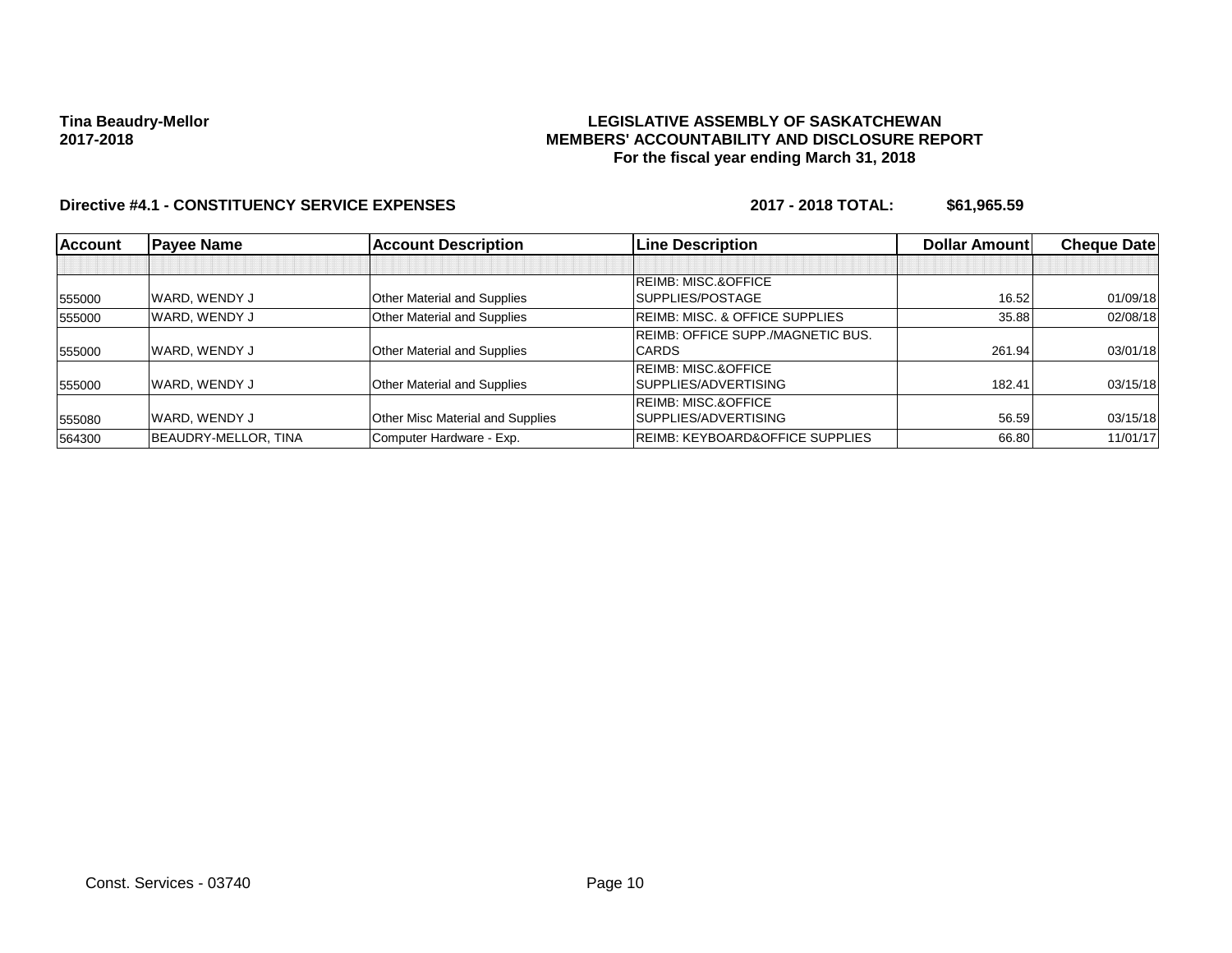### **LEGISLATIVE ASSEMBLY OF SASKATCHEWAN MEMBERS' ACCOUNTABILITY AND DISCLOSURE REPORT For the fiscal year ending March 31, 2018**

# Directive #6 - CONSTITUENCY ASSISTANT EXPENSES 2017 - 2018 TOTAL: \$57,064.95

| <b>Account</b> | <b>Payee Name</b> | <b>Account Description</b> | <b>Dollar Amount</b> | <b>Cheque Date</b> |
|----------------|-------------------|----------------------------|----------------------|--------------------|
|                |                   |                            |                      |                    |
| 513000         | WARD, WENDY J     | Out-of-Scope Permanent     | 2,213.40             | 04/11/17           |
| 513000         | WARD, WENDY J     | Out-of-Scope Permanent     | $-2,213.40$          | 04/11/17           |
| 513000         | WARD, WENDY J     | Out-of-Scope Permanent     | 2,213.40             | 04/25/17           |
| 513000         | WARD, WENDY J     | Out-of-Scope Permanent     | 1992.06              | 05/09/17           |
| 513000         | WARD, WENDY J     | Out-of-Scope Permanent     | 2,213.40             | 05/24/17           |
| 513000         | WARD, WENDY J     | Out-of-Scope Permanent     | 1,992.06             | 06/06/17           |
| 513000         | WARD, WENDY J     | Out-of-Scope Permanent     | 1992.06              | 06/20/17           |
| 513000         | WARD, WENDY J     | Out-of-Scope Permanent     | 2,213.40             | 07/05/17           |
| 513000         | WARD, WENDY J     | Out-of-Scope Permanent     | 2,181.78             | 07/18/17           |
| 513000         | WARD, WENDY J     | Out-of-Scope Permanent     | 2,213.40             | 08/01/17           |
| 513000         | WARD, WENDY J     | Out-of-Scope Permanent     | 2,213.40             | 08/15/17           |
| 513000         | WARD, WENDY J     | Out-of-Scope Permanent     | 2,213.40             | 08/29/17           |
| 513000         | WARD, WENDY J     | Out-of-Scope Permanent     | 2,213.40             | 09/12/17           |
| 513000         | WARD, WENDY J     | Out-of-Scope Permanent     | 2213.4               | 09/26/17           |
| 513000         | WARD, WENDY J     | Out-of-Scope Permanent     | 2,213.40             | 10/11/17           |
| 513000         | WARD, WENDY J     | Out-of-Scope Permanent     | 2,213.40             | 10/24/17           |
| 513000         | WARD, WENDY J     | Out-of-Scope Permanent     | 2181.78              | 11/07/17           |
| 513000         | WARD, WENDY J     | Out-of-Scope Permanent     | 1,992.06             | 11/21/17           |
| 513000         | WARD, WENDY J     | Out-of-Scope Permanent     | 2,213.40             | 12/05/17           |
| 513000         | WARD, WENDY J     | Out-of-Scope Permanent     | 2,213.40             | 12/19/17           |
| 513000         | WARD, WENDY J     | Out-of-Scope Permanent     | 2,213.40             | 01/03/18           |
| 513000         | WARD, WENDY J     | Out-of-Scope Permanent     | 2,055.30             | 01/16/18           |
| 513000         | WARD, WENDY J     | Out-of-Scope Permanent     | 2,213.40             | 02/01/18           |
| 513000         | WARD, WENDY J     | Out-of-Scope Permanent     | 1,992.06             | 02/13/18           |
| 513000         | WARD, WENDY J     | Out-of-Scope Permanent     | 2213.4               | 03/01/18           |
| 513000         | WARD, WENDY J     | Out-of-Scope Permanent     | 2,213.40             | 03/13/18           |
| 513000         | WARD, WENDY J     | Out-of-Scope Permanent     | 2,055.30             | 03/27/18           |
| 513000         | WARD, WENDY J     | Out-of-Scope Permanent     | 2,213.40             | 04/10/18           |
| 514000         | KLINK, RACHEL L   | Casual/Term                | 322.86               | 08/01/17           |